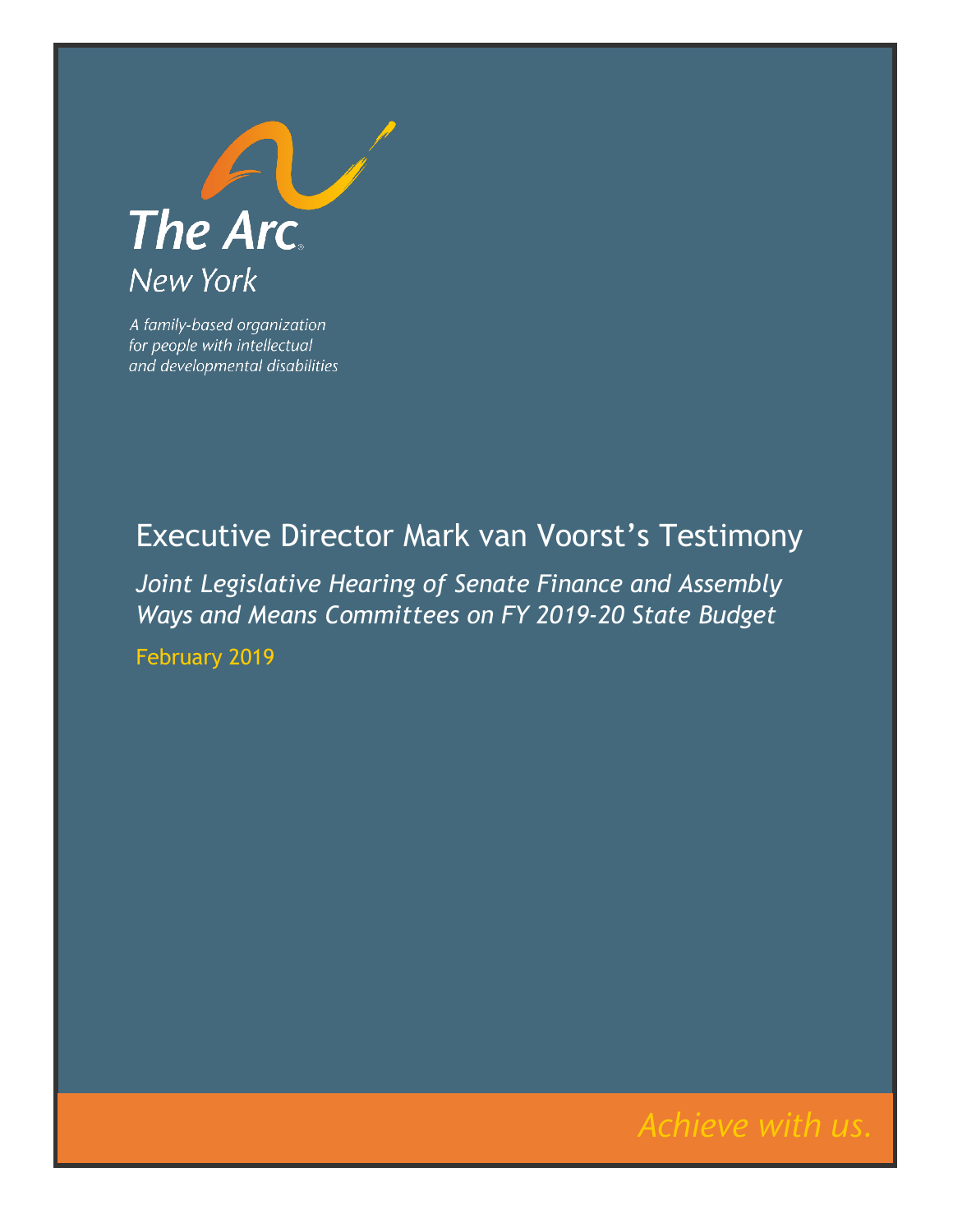

## Executive Director Mark van Voorst's Testimony

*Joint Legislative Hearing of Senate Finance and Assembly Ways and Means Committees on FY 2019-20 State Budget*

## **February 7, 2019**

Thank you for the opportunity to speak to you today. I am Mark van Voorst, Executive Director of The Arc New York. The Arc New York is a family-led organization that advocates and provides supports and services to people with intellectual, developmental, and other disabilities, emphasizing choice and community engagement. With 49 Chapters across New York state, our organization supports more than 60,000 individuals and families and employs more than 30,000 people statewide.

This year we celebrate a seventy-year history as advocates and service providers. Seventy years. Seven decades. The parents who founded our organization were among the earliest advocates for quality services and opportunities for people with intellectual and developmental disabilities – a fight that has since ignited federal legislation and global change.

Following the Willowbrook scandal of the 1970s, which revealed horrific abuse and neglect in a state-operated institution, public outcry drove a revolution in our field. Institutionalization made way for evolving models of care and community integration. In New York, non-profits took over the primary responsibility for this work, at the state's behest. Today, OPWDD-funded not-for-profit provider agencies deliver approximately 85 percent of the dayto-day services for more than 130,000 people with developmental disabilities in New York state. Thirty percent of those services are provided by The Arc New York.

After the shock of Willowbrook, politicians, parents, providers and advocates stood together and swore we would never let that happen again. We developed integrative models of education, employment, and living, supported by habilitative services, not custodial care. For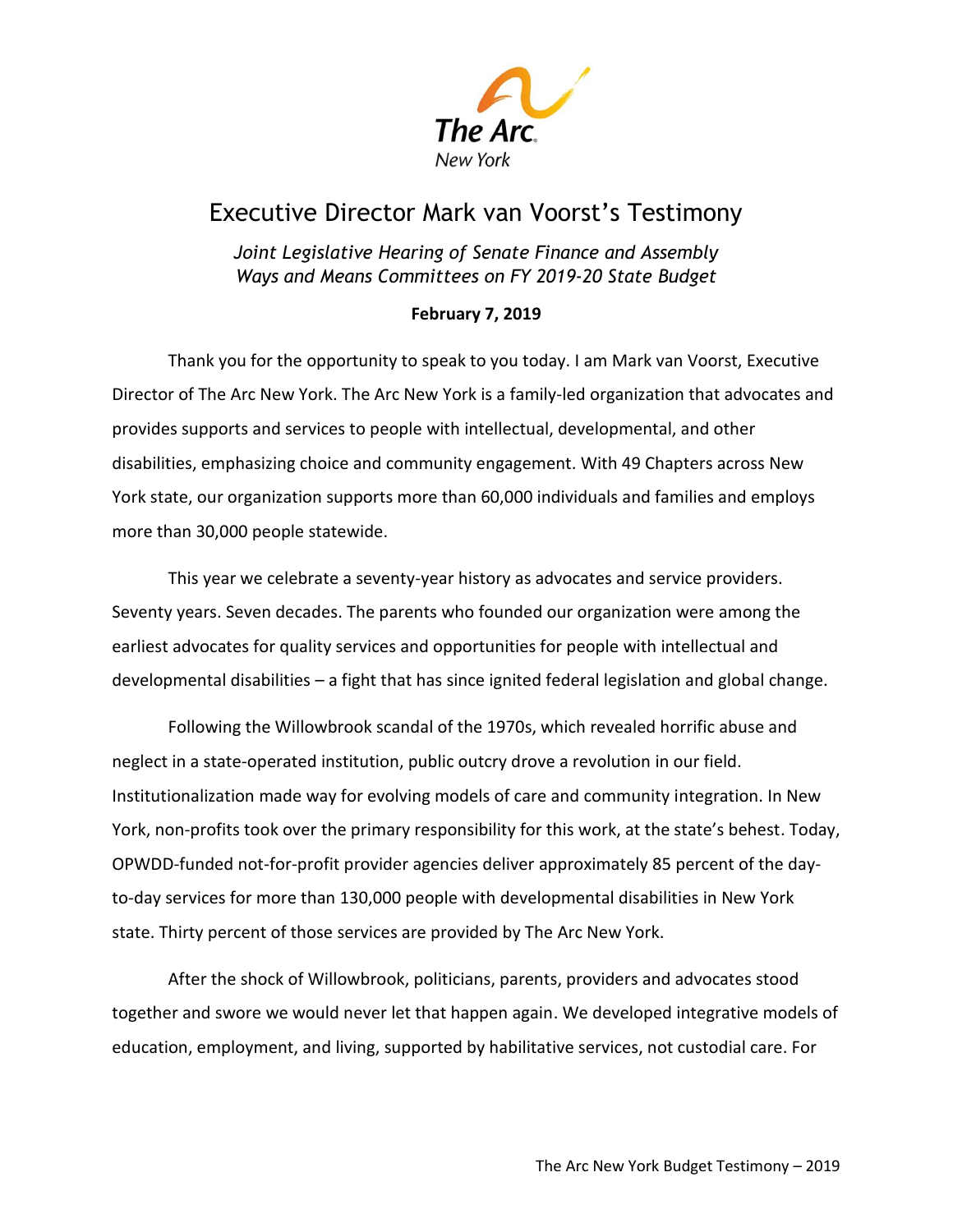decades, we have consistently made forward strides for people with I/DD. And now, for the first time, I believe we are beginning to slip backwards.

After Robert Kennedy toured Willowbrook, which he described as "a snake pit," he told the American people, "Our fellow citizens are suffering tremendously because of lack of attention, lack of imagination, and lack of adequate manpower." We have attention today, and awareness. We have imagination and innovation. What we do not have is manpower. Without adequate funding to resolve our workforce crisis, our non-profit system of care for people with I/DD is at risk of collapse. That scares me. It scares parents. And it should scare you.

You're well aware of the workforce crisis we're facing. You funded the first two installments of #bFair2DirectCare, which we fought for as part of a coalition of providers, Direct Support Professionals, families and self-advocates. We fully appreciate the initial investment. However, it funded only two years of a six-year plan to bring our DSPs to a living wage. We were hopeful about the state's commitment to addressing this crisis, but the 2019-20 executive budget includes zero funding for #bFair2DirectCare. Resolving this crisis requires your ongoing commitment and investment, not just one third of a solution.

Direct Support Professionals (DSPs) are the backbone of our service system. Twenty-four hours a day, seven days a week, nearly 100,000 DSPs working for non-profit providers offer critical care and support for New Yorkers with I/DD. They are trained professionals whose responsibilities include medication administration, tube feeding, wound care, behavioral intervention, and supports for activities of daily living, including financial management, meal preparation, grooming and toileting.

These are not minimum wage jobs. But, DSP salaries are directly linked to rates set by the government, and after years of funding freezes and sparse increases from the state, DSPs are no longer earning a living wage. Ten years ago, the average DSP at our Chapters was making nearly twice minimum wage. Today, the gap between average DSP compensation and minimum wage has decreased by almost 50 percent. In some areas, the flat funding for DSP salaries and the steep increases in minimum wage have resulted in even more severe compression, as our starting wages for new DSPs creep closer and closer to minimum wage. In New York City, a new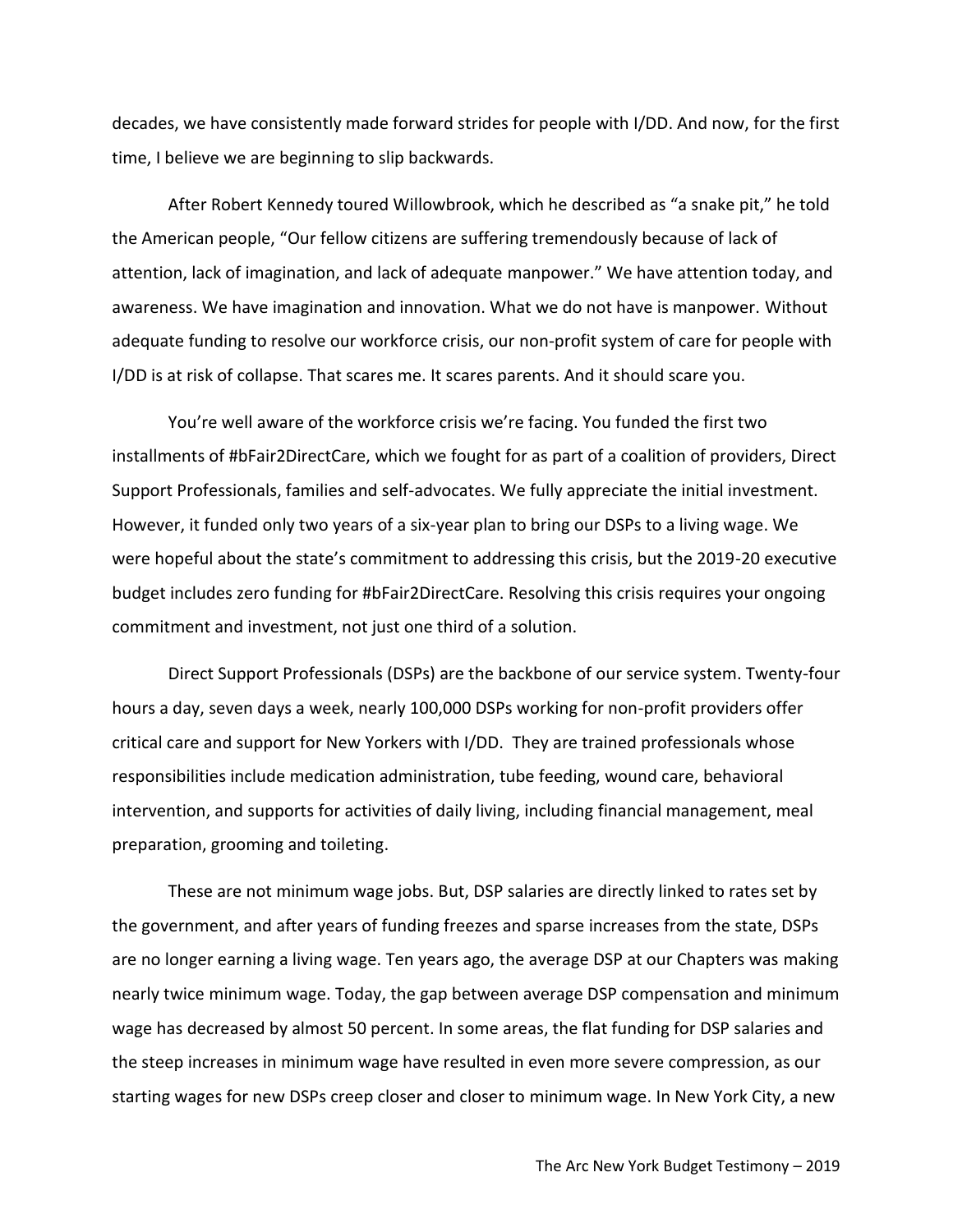DSP now starts at 26 cents an hour above minimum wage – an extra quarter to fulfill a complex role that can include life-sustaining care. In fact, the only funding in the proposed 2019-20 Executive Budget for DSP salaries is Department of Labor funding to bring our lowest paid DSPs up to the new minimum wage.

Lack of adequate state funding is quickly turning the complex and critical DSP role into a minimum wage job, and providers can no longer compete in the employment market. We are losing skilled employees to fast food restaurants and retail stores, where workers can earn more and work less. As a result, our vacancy rates are increasing, while our employment standards are dropping.

According to the most recent #bFair2DirectCare provider survey, more than 14 percent of all DSP jobs statewide were vacant in 2018. The average staff turnover rate is 26.7 percent annually. If you drill down to the individual providers, these statistics become more extreme. The average vacancy rate for all of The Arc New York chapters was 16.8 percent — several percentage points above the #bFair numbers. However, Chapter-specific data shows that 23 of our 49 Chapters pierced this number. Many of these Chapters are operating with vacancy rates in the high 20- to low 30-percent range. We have one Chapter with a DSP vacancy rate of nearly 40 percent. These vacant shifts can't be left unfilled. Care must still be provided, and in many cases, legally-defined staffing patterns dictate these requirements. So, DSPs and supervisory staff cover the shortfall with excessive overtime that leaves them overworked and exhausted. More than 12 million overtime hours were logged in 2018, as providers attempted to deliver needed services with minimal staff.

High turnover rates compound the problem. Our statewide turnover rate was 24.5 percent, or slightly below the average for all providers. However, we have 20 Chapters with turnover rates higher than the statewide average. The majority of these Chapters had turnover rates in the mid to upper 30-percent range. Several of the Chapters had rates that pierced 40 percent. At one of our Chapters, almost half of their DSPs rolled over in a 12-month period. In a field where continuity of care, and comprehensive understanding of an individual's complex medical, emotional and communications needs is so crucial, these numbers are terrifying.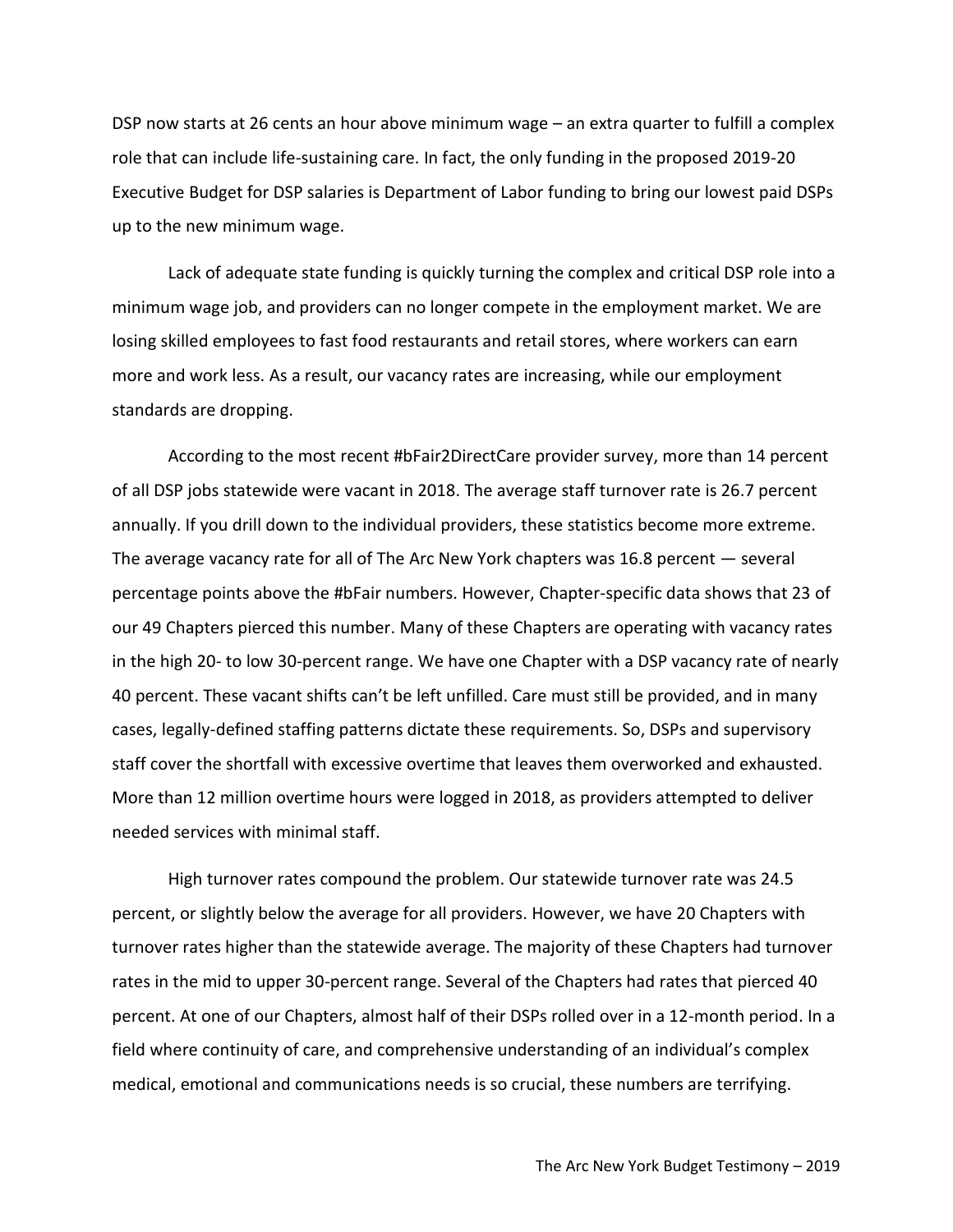The #bFair campaign focuses primarily on DSPs. However, if you speak to providers, they will tell you that we are having enormous difficulties finding and holding clinicians as well. I recently asked the Executive Directors of our 49 Chapters to provide me with some data on their clinical staff. In many instances, it took months to find replacement clinicians. Some Chapters recruited for vacant RN and LPN positions for five to seven months. And yet, during this time, we continued to provide care to the individuals in our residential and day programs.

These challenges carry a huge financial cost for providers, and, in turn, for the state and our taxpayers. Providers statewide paid nearly \$90 million in overtime wages, and over \$30 million in administrative and training expenses for new hires and employee turnover in 2018.

But the true cost of this crisis can't be measured in dollars – nor can the true risk.

Vacancy rates, turnover rates, overtime hours, these aren't just numbers. The lack of adequate funding to recruit and retain quality staff is eroding our ability to provide quality care and support. Every day for our providers and the people we serve, these statistics become a more and more dangerous reality.

One of our Chapters is currently offering a bonus to DSPs willing to commit to working a full 8-hour overtime shift for four weeks straight. Another noted 14 staff members who each worked more than 1,000 of overtime in 2018, and one DSP who worked more than 1,900 overtime hours – a full second job. For many DSPs, working 100 overtime hours in a single pay period is not uncommon. With turnover rates as high as they are, many of our DSPs are new and inexperienced. Compound that with the fact that they, and their supervisors, are understaffed and exhausted. With no one to relieve them, mistakes will happen – and in this field, mistakes can mean injury, neglect or death.

Some providers are experiencing noticeable increases in medication errors as the staffing crisis escalates. Medical appointments are being missed or rescheduled due to lack of staff on hand to transport individuals. Staff have fallen asleep on the job after a string of double shifts, or after coming to work ill because there was no one to cover their hours. At some providers, individuals are being moved from their normal residences and placed in alternate homes on weekends or holidays to consolidate staffing. Community outings and social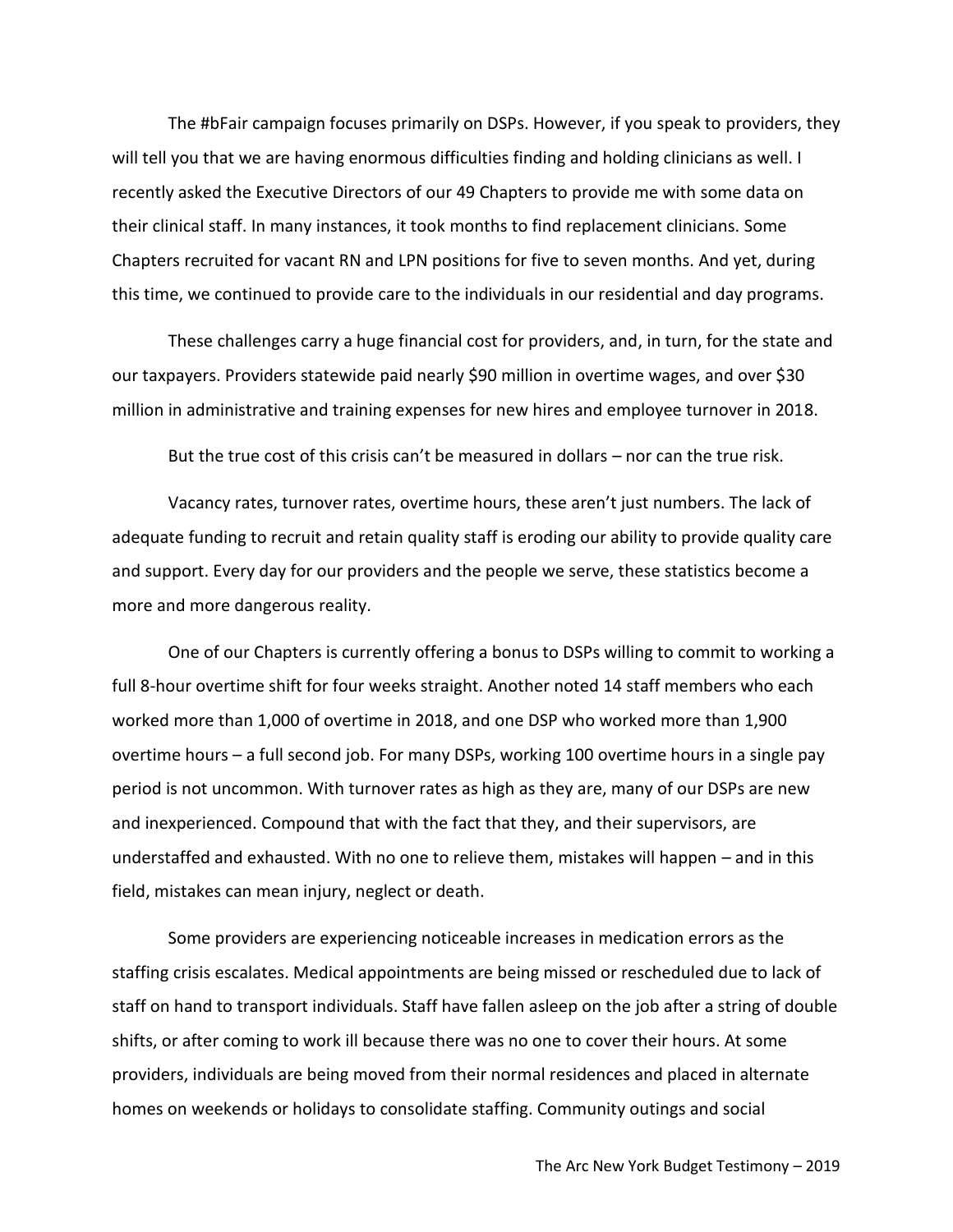opportunities are being cancelled because of insufficient staff to support them. Without these opportunities, some individuals begin decompensating, potentially hurting themselves or others, as once-managed behavioral issues resurface. While there is funding in the executive budget for new residential development, it means little. Providers across the state are unable to open new residential programs because they can't staff their current homes. Aging parents fear they won't find placements for their children as beds sit open in understaffed homes. In fact, many providers have closed homes altogether due to lack of available staff.

This reality is not acceptable to us, and it should not be acceptable to you.

We anticipate policy makers will blame violations of quality standards and degradation of services for people with I/DD on poor management. However, the root of this pervasive, system-wide problem is inadequate funding, and the solution is within your control.

In reflecting on my forty years of service in this field, I fear it has taken tragedy to move the State to take action. In the 70s, exposure of the terrible conditions at state institutions triggered a new beginning. In 1999, the discovery of individuals with I/DD living on the streets of New York City launched the development of the New York Cares Campaign. Ten years ago, the death of several people with I/DD in a certified residential program initiated a host of regulations governing fire safety. Six years ago, negative articles in the New York Times about abuses in state operated programs resulted in the creation of the Justice Center.

Do we need a tragedy to occur to force New York state to recognize that our workforce crisis is very real? Do we need people to die before you'll allocate the necessary funding to address it?

I don't want a tragedy to occur on my watch. I am confident you don't want a tragedy to occur on yours. If you don't, you must commit the appropriate resources to revitalize our workforce. You need to fund a living wage for DSPs.

We request that you include the next two investments in the six-year #bFair2DirectCare living wage plan, to take place on 4/1/19 and 1/1/20, for a reported total of \$75 million. We also request that you reinstitute an annual COLA for non-profit providers.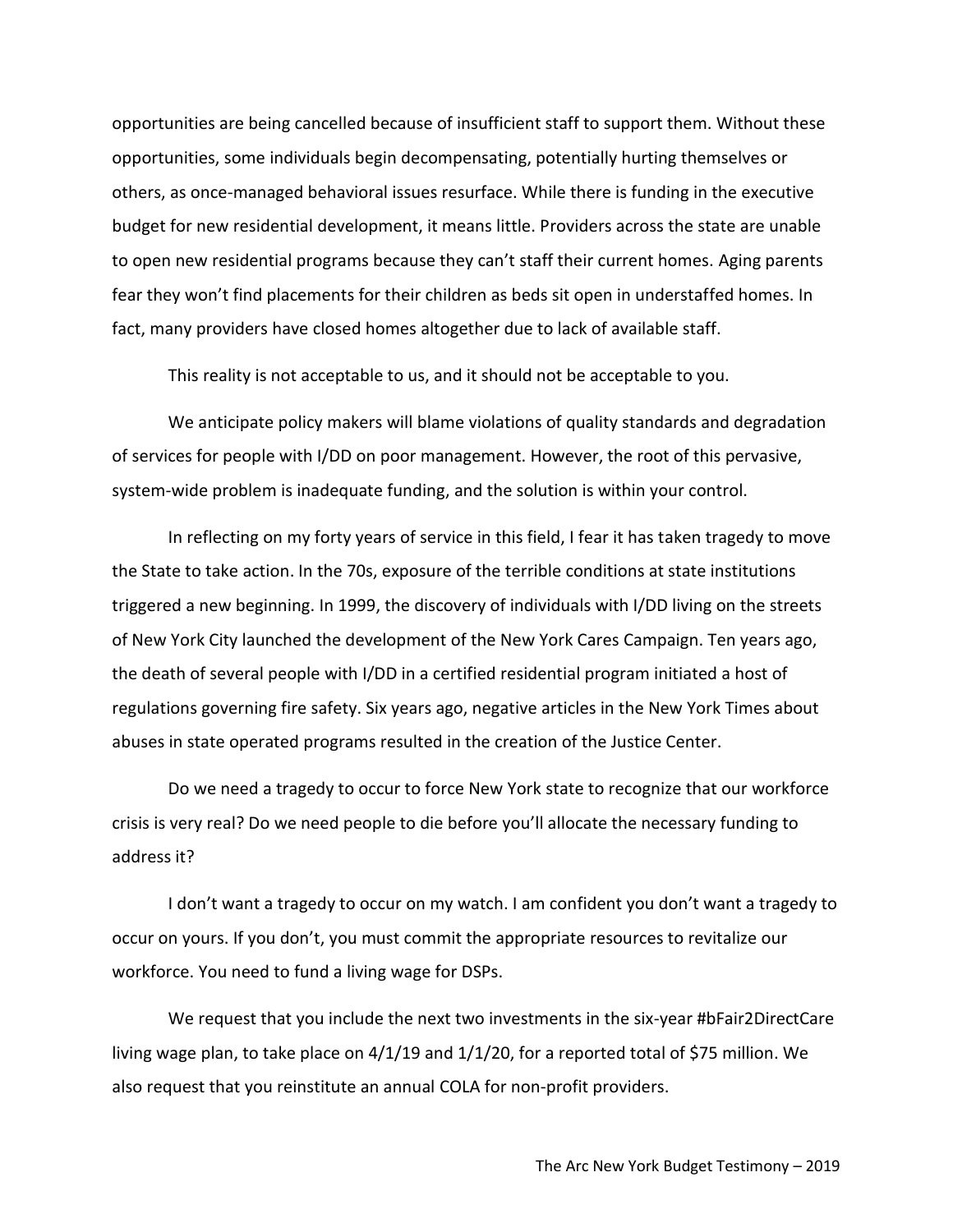For nearly a decade, non-profit providers have gone without a meaningful COLA, while state-operated providers continued to receive a trend factor. In that time, the gap between state and voluntary program costs and DSP wages has significantly widened, as has the gap in DSP vacancy rates. Non-profit providers have done their best to remain viable in a number of ways: delaying infrastructure investment, using cash reserves, reducing health insurance coverage, elimination and consolidation of administrative positions, and other cost-saving measures.

There is an expectation that somehow voluntary providers will simply continue to become more and more efficient, even as we serve an aging and increasingly challenging population with complex medical and behavioral needs. The state anticipates this will force providers to consolidate in order to sustain services, just like hospitals have been consolidating. Except unlike the hospital system, there have been almost no resources dedicated to support this expected transformation.

Within The Arc New York, we have implemented many shared service strategies across our Chapters and have completed five Chapter consolidations during the past two years. Several additional consolidations are in process and discussion at this time. We will continue to support efficiency and consolidation in order to sustain and improve quality services for the individuals we support. But if the goal is increased efficiency, not survival, then consolidations should be planned and proactive, and initiated prior to one of the consolidating providers devolving into a crisis where services are jeopardized. We do not believe OPWDD has sufficient resources to support proactive consolidations, and without annual cost of living increases, enough providers will slip into financial crisis that the voluntary field as a whole will become unsustainable.

This should cause you significant alarm. Without our network of non-profit providers, the State would become responsible for delivering these services directly – at about a 40 percent increase in cost.

Let me be clear: We are not asking for financial parity with state-operated providers. For decades we have delivered necessary services for less than the cost of state operations. Non